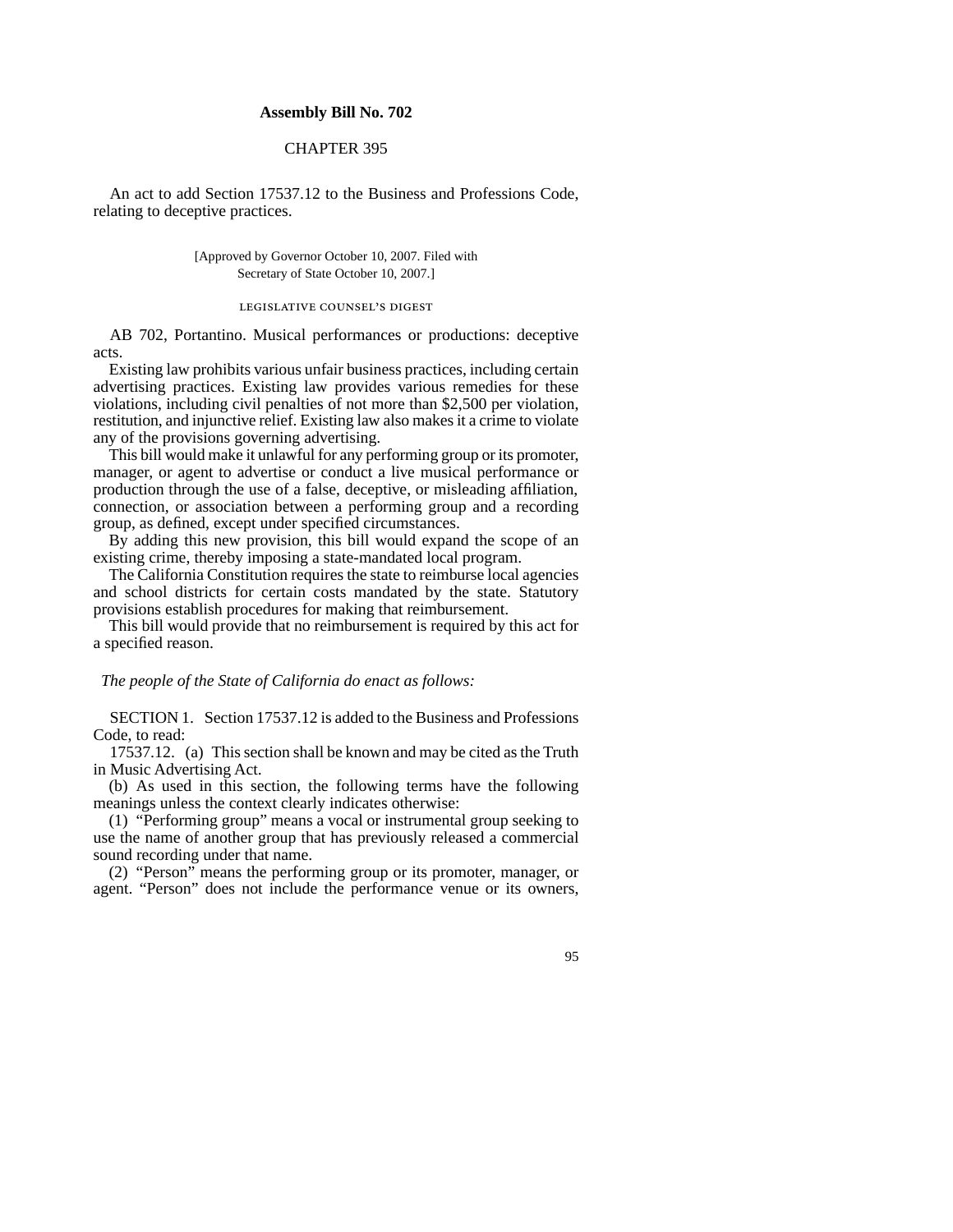managers, or operators, unless the performance venue owns or produces the performing group, or knew or should have known that the performing group does not have a legal right to perform.

(3) "Recording group" means a vocal or instrumental group, at least one of whose members has previously released a commercial sound recording under that group's name and in which the member or members have a legal right by virtue of use or operation under the group name without having abandoned the name or affiliation with the group.

(4) "Sound recording" means a work that results from the fixation on a material object of a series of musical, spoken, or other sounds regardless of the nature of the material object, such as a disk, tape, or other phonorecord, in which the sounds are embodied.

(c) No person shall advertise or conduct a live musical performance or production through the use of a false, deceptive, or misleading affiliation, connection, or association between a performing group and a recording group unless any of the following apply:

(1) The performing group is the authorized registrant and owner of a federal service mark for the group registered in the United States Patent and Trademark Office.

(2) At least one member of the performing group was previously a member of the recording group and has a legal right by virtue of use or operation under the group name without having abandoned the name or affiliation of the group.

(3) The live musical performance or production is identified in all advertising and promotion as a salute or tribute, and the name of the vocal or instrumental group performing is not so closely related or similar to that used by the recording group that it would tend to confuse or mislead the public.

(4) The advertising does not relate to a live musical performance or production taking place in this state.

(5) The performance or production is expressly authorized by the recording group.

(d) (1) Any person who violates any of the provisions of this section shall be subject to a civil penalty not to exceed two thousand five hundred dollars (\$2,500) per violation, as provided in subdivision (a) of Section 17206. An action for a civil penalty be brought by a public prosecutor as provided in subdivision (a) of Section 17206 and shall be enforceable as a civil judgment.

(2) Any person who violates any of the provisions of this section shall be subject to the equitable remedies described in Chapter 5 (commencing with Section 17200) of Part 2.

(3) Nothing in this section shall preclude prosecution of a violation of this section under any other provision of law.

SEC. 2. No reimbursement is required by this act pursuant to Section 6 of Article XIII B of the California Constitution because the only costs that may be incurred by a local agency or school district will be incurred because this act creates a new crime or infraction, eliminates a crime or infraction,

95